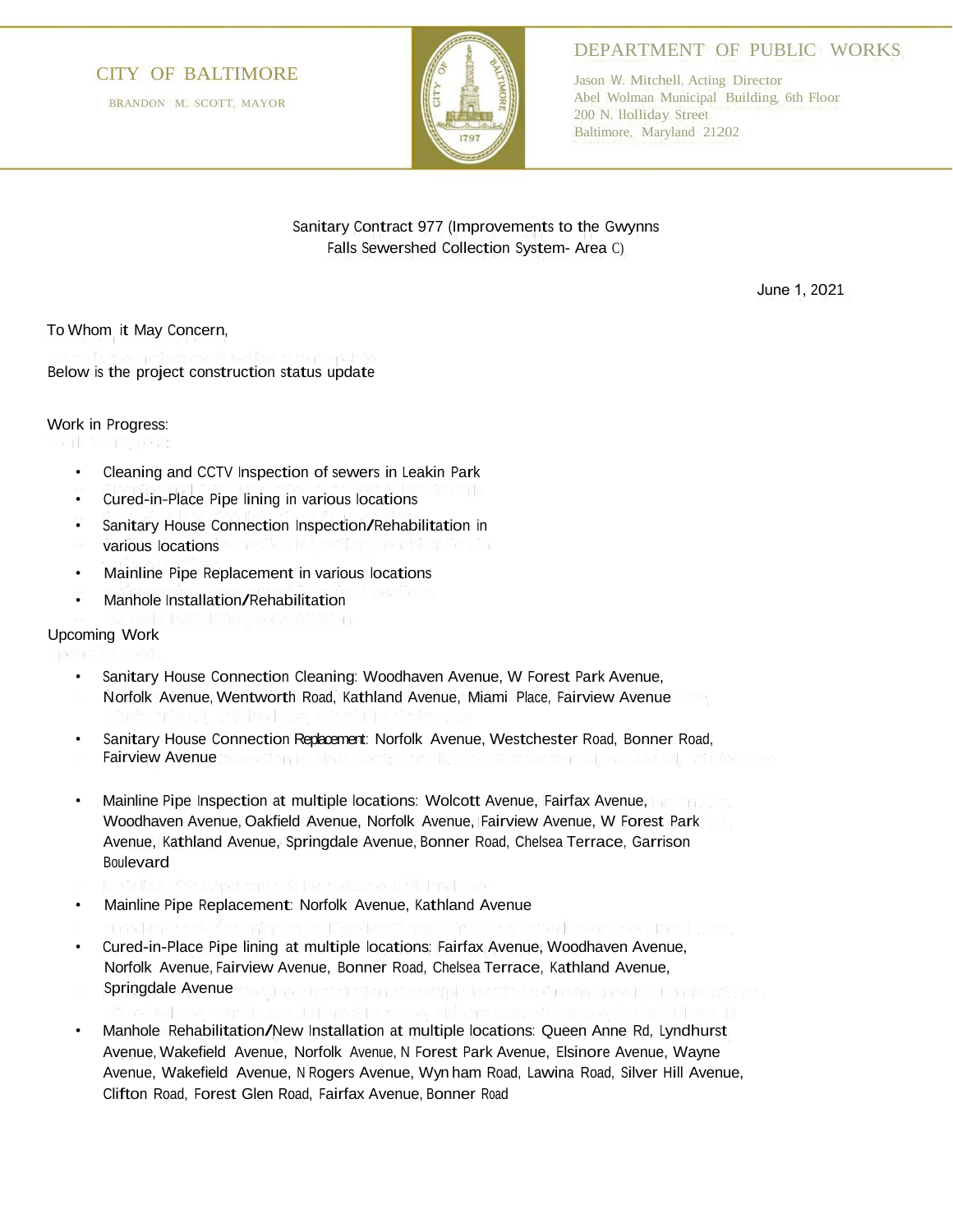Below are some pictures to highlight work accomplished to date.